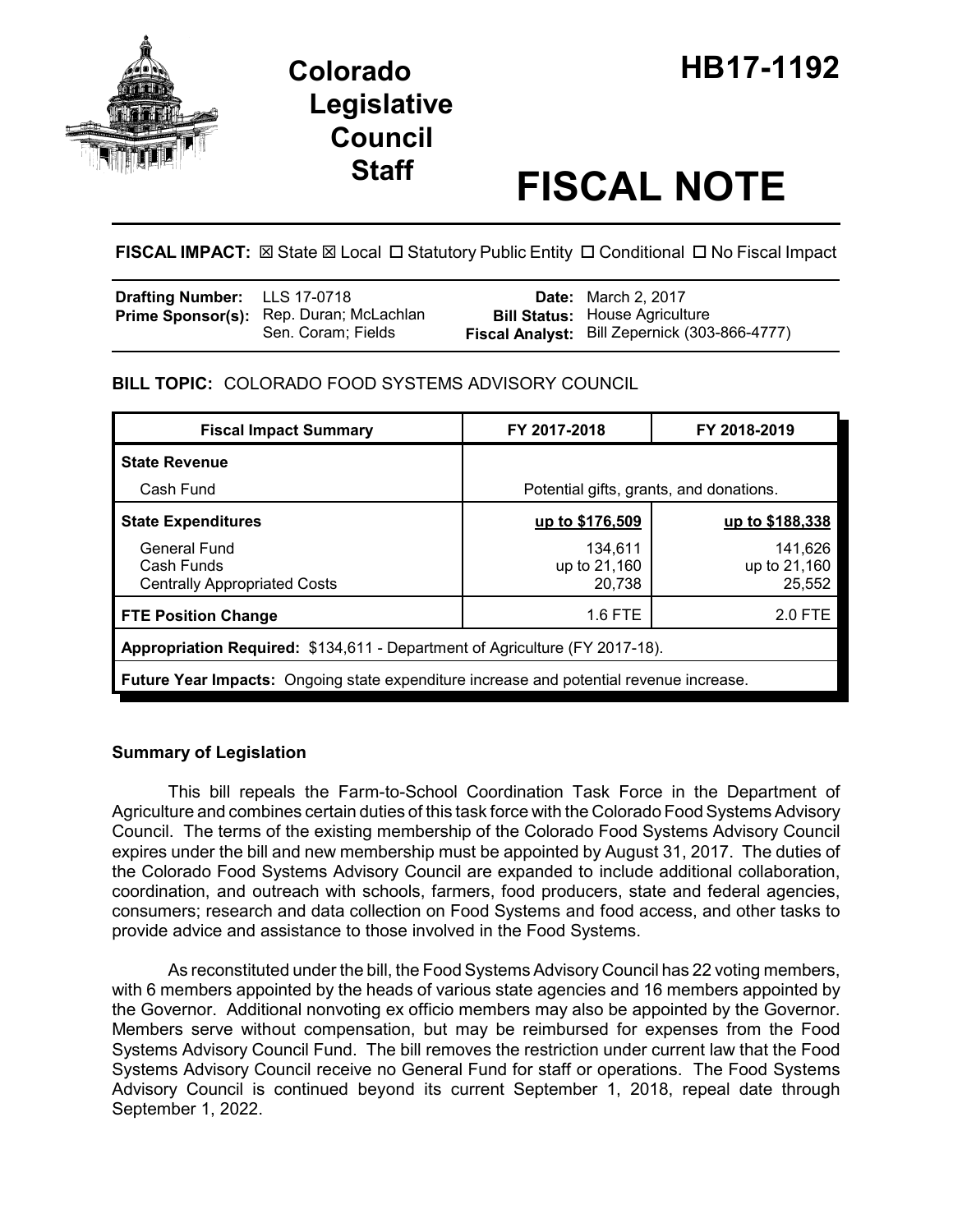March 2, 2017

# **Background**

The Farm-to-School Coordination Task Force and the Food Systems Advisory Council were both created in 2010. The Farm-to-School Coordination Task Force focused on developing recommendations on how to implement a farm-to-school program in Colorado. The task force serves without compensation and limited support from the Department of Agriculture. The Food Systems Advisory Council focused on broader issues concerning the Food Systems, food access, and strategies for collaborating with local and regional food councils. The advisory council was supported primarily through in-kind support from the nonprofit LiveWell Colorado. Revenue to the Food Systems Advisory Council Fund has been minimal. See the Technical Note section concerning the availability and use of cash fund revenue under the bill.

## **State Revenue**

By continuing the Food Systems Advisory Council beyond its current statutory repeal date, the bill may increase state revenue to the Department of Agriculture from gifts, grants, and donations, credited to the Food Systems Advisory Council Fund, starting in FY 2018-19. At this time, no source of donations has been identified. Gifts, grants, and donations do not contribute to the state's TABOR refund obligation.

# **State Expenditures**

By expanding the duties of the Food Systems Advisory Council, *the bill increases costs in the Department of Agriculture by up to \$176,509 and 1.6 FTE in FY 2017-18 and up to \$188,338 and 2.0 FTE in FY 2018-19.* Most of these costs (\$134,611 in the first year and \$141,626 in the second year) are assumed to be from the General Fund. However, to the extent gift, grants, or donations become available in the future, the amount of General Fund required may be reduced, and expense reimbursement to council members may be provided. The costs of the bill are summarized in Table 1 and discussed below.

| Table 1. Expenditures Under HB 17-1192             |            |            |  |  |
|----------------------------------------------------|------------|------------|--|--|
| <b>Cost Components</b>                             | FY 2017-18 | FY 2018-19 |  |  |
| <b>Personal Services</b>                           | \$81,155   | \$97,386   |  |  |
| <b>FTE</b>                                         | 1.6 FTE    | 2.0 FTE    |  |  |
| <b>Operating Expenses and Capital Outlay Costs</b> | 11,116     | 1,900      |  |  |
| Marketing and Farm-to-School Activities            | 20,500     | 20,500     |  |  |
| <b>Grant Funds</b>                                 | 20,000     | 20,000     |  |  |
| Member and Staff Reimbursement                     | 23,000     | 23,000     |  |  |
| Centrally Appropriated Costs*                      | 20,738     | 25,552     |  |  |
| <b>TOTAL</b>                                       | \$176,509  | \$188,338  |  |  |

*\* Centrally appropriated costs are not included in the bill's appropriation.*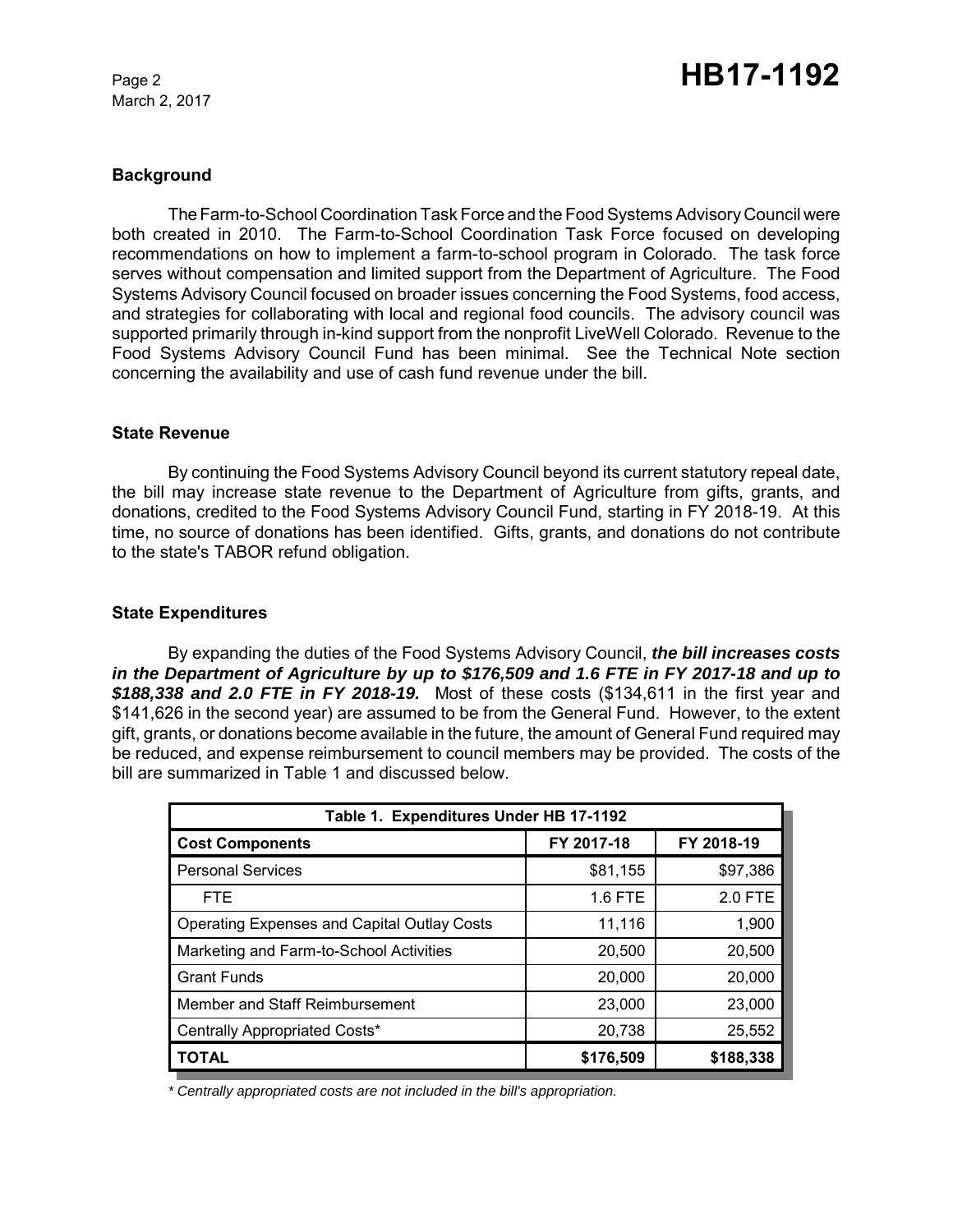March 2, 2017

*Personal services.* By expanding the duties of the Food Systems Advisory Council to include coordinating Food Systems and farm-to-school activities, conducting research and data collection, and other tasks, the Department of Agriculture requires an additional 2.0 FTE under the bill for a marketing specialist and a researcher. Costs for this staff, and the associated operating and capital outlay expenses are shown in Table 1. Personal services costs are prorated in the first year to assume a start date of August 9, 2017, and to account for the General Fund paydate shift.

*Marketing and farm-to-school activities.* The Department of Agriculture will have costs of \$20,500 per year to conduct marketing and to support farm-to-school activities. These costs include providing Colorado Proud and other marketing materials (\$10,000), holding farm-to-school community meetings and events (\$7,000), participating in trade shows and events (\$3,500).

*Grant funds.* The Food Systems Advisory Council is expected to pursue grants that require cash matching funds. For this purpose, the Department of Agriculture will require about \$20,000 per year.

*Member and staff reimbursement.* Based on expenses of \$230 per meeting for hotel and meals, the Department of Agriculture will have costs of \$23,000 to reimburse 25 members and staff for 4 meetings per year. This amount assumes there are 22 statutory members, 1 ex officio member, and 2 staff people in attendance at each meeting. Based on the language in the bill, it is assumed that member expense reimbursement (\$21,160) must come from the Food Systems Advisory Council Fund, which consists of revenue from gifts, grants, and donations and is continuously appropriated to the Department of Agriculture. See the Technical Note section concerning the availability and use of cash funds under the bill.

*Centrally appropriated costs.* Pursuant to a Joint Budget Committee policy, certain costs associated with this bill are addressed through the annual budget process and centrally appropriated in the Long Bill or supplemental appropriations bills, rather than in this bill. The centrally appropriated costs subject to this policy are estimated in the fiscal note for informational purposes and summarized in Table 2.

| Table 2. Centrally Appropriated Costs Under HB 17-1192               |            |            |  |
|----------------------------------------------------------------------|------------|------------|--|
| <b>Cost Components</b>                                               | FY 2017-18 | FY 2018-19 |  |
| Employee Insurance (Health, Life, Dental, and Short-term Disability) | \$13,466   | \$16,826   |  |
| Supplemental Employee Retirement Payments                            | 7.272      | 8,726      |  |
| <b>TOTAL</b>                                                         | \$20,738   | \$25,552   |  |

# **Local Government Impact**

Representatives from school districts and local government entities that are appointed to the Food Systems Advisory Council will have an increase in workload to participate. Through the work of the advisory council, school districts may gain access to additional resources, grant funding, or benefit from improvements to their food and nutrition programs.